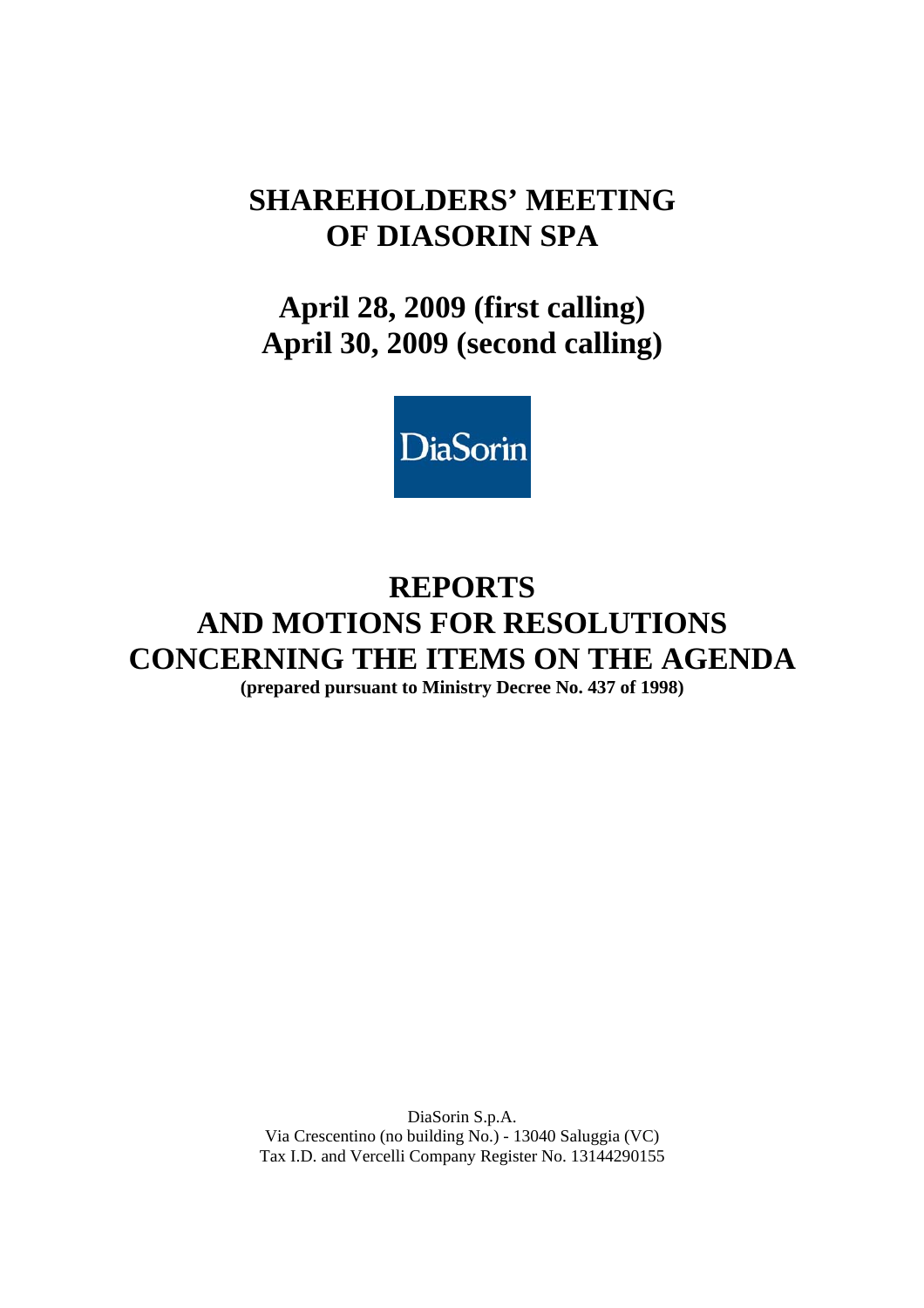## **CONTENTS**

| 1. Board of Directors, Board of Statutory Auditors and Independent Auditors | page 3 |
|-----------------------------------------------------------------------------|--------|
| 2. Notice of Shareholders' Meeting                                          | page 4 |
| 3. Reports and motions for resolutions concerning the items on the Agenda   | page 5 |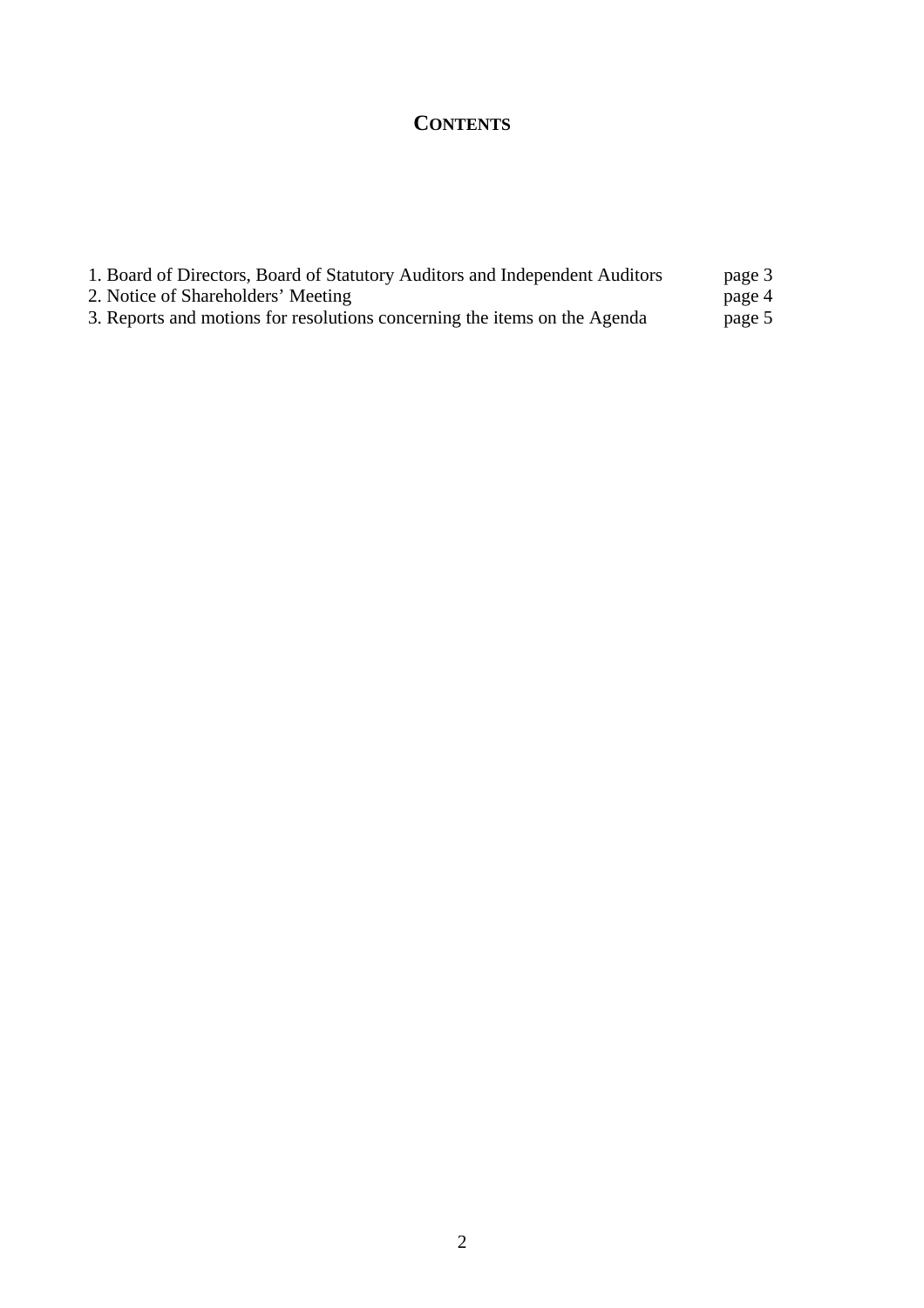## **BOARD OF DIRECTORS, BOARD OF STATUTORY AUDITORS AND INDEPENDENT AUDITORS**

## **Board of Directors** ( elected on March 26, 2007)

| Chairman                         | Gustavo Denegri                                                                                                                                                        |
|----------------------------------|------------------------------------------------------------------------------------------------------------------------------------------------------------------------|
| <i>Executive Deputy Chairman</i> | Antonio Boniolo                                                                                                                                                        |
| <b>Chief Executive Officer</b>   | Carlo Rosa <sup>(1)</sup>                                                                                                                                              |
| Directors                        | Giuseppe Alessandria <sup>(2)(3)</sup><br>Chen Menachem Even<br>Enrico Mario Amo<br>Ezio Garibaldi <sup>(2)</sup><br>Michele Denegri<br>Franco Moscetti <sup>(2)</sup> |

#### **Board of Statutory Auditors**

| Chairman                  | Luigi Martino        |
|---------------------------|----------------------|
| <b>Statutory Auditors</b> | Bruno Marchina       |
|                           | Vittorio Moro        |
| <i>Alternates</i>         | Alessandro Aimo Boot |
|                           | Maria Carla Bottini  |

## **Independent Auditors** Deloitte & Touche S.p.A.

#### **COMMITTEES**

| <b>Internal Control Committee</b> | Ezio Garibaldi (Chairman)<br>Franco Moscetti<br>Enrico Mario Amo      |
|-----------------------------------|-----------------------------------------------------------------------|
| <b>Compensation Committee</b>     | Giuseppe Alessandria (Chairman)<br>Ezio Garibaldi<br>Michele Denegri  |
| <b>Nominating Committee</b>       | Franco Moscetti (Chairman)<br>Giuseppe Alessandria<br>Michele Denegri |

(1) General Manager

(2) Independent Director

(3) Lead Independent Director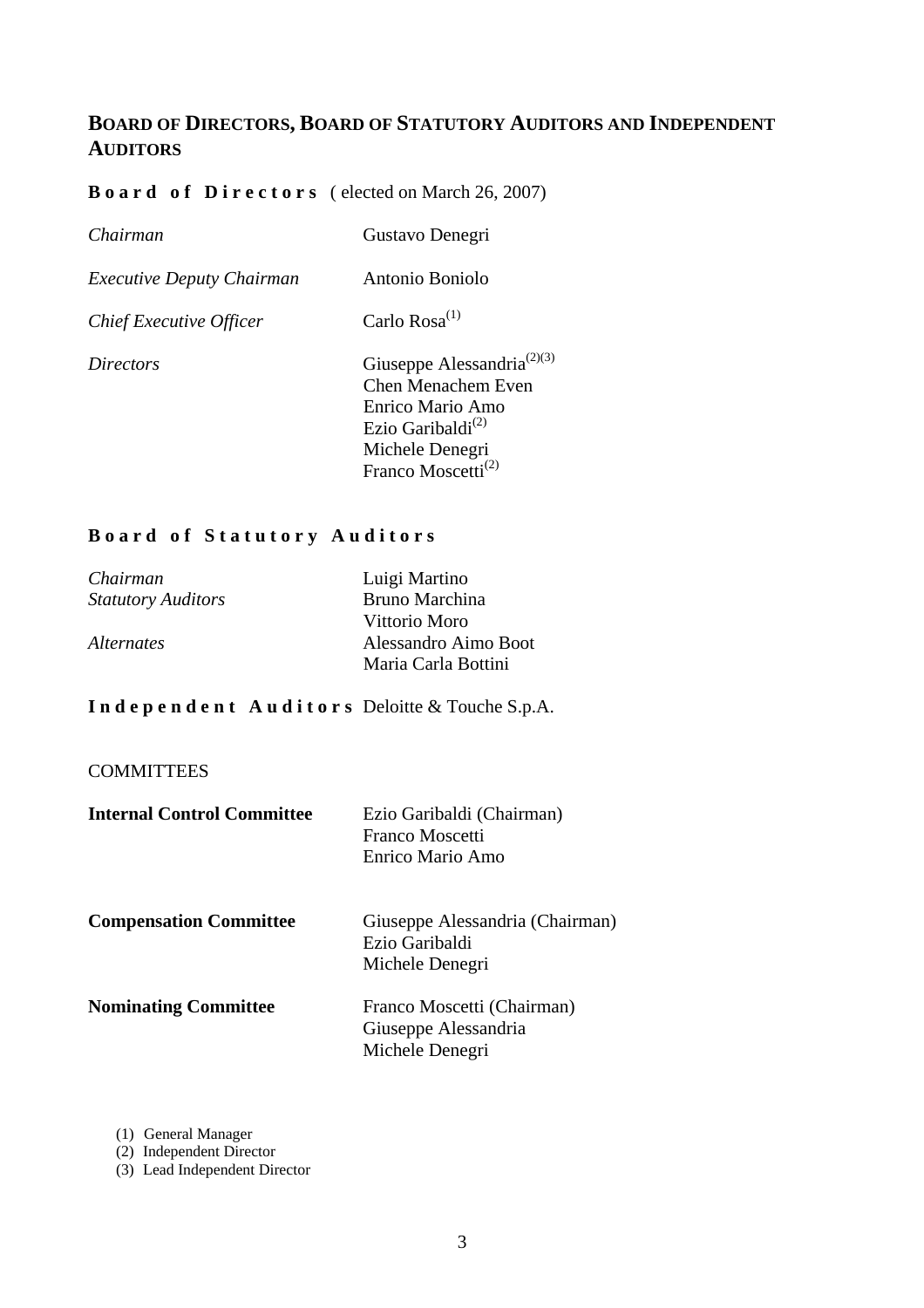#### **Notice of Ordinary Shareholders' Meeting**

The shareholders are invited to attend an Ordinary Shareholders' Meeting scheduled for 3:00 PM, on April 28, 2009, at 3 Via Filodrammatici, in Milan (at the offices of Mediobanca S.p.A.), on the first calling, and for April 30, 2009, same time, at the Company's registered office in Saluggia (VC), Via Crescentino (no building No.), on the second calling, if necessary, to discuss and vote on the following

#### **Agenda**

1. Approval of the Financial Statements and Report on Operations for the year ended December 31, 2008. Motion to appropriate the year's net profit. Related and required resolutions.

2. Motion to revise the Chairman's compensation. Related and required resolutions.

Pursuant to Article 9 of the Bylaws and provided the relevant provisions of the law are complied with, only parties possessing the right to vote, evidence of which must be provided by means of a certification issued by an authorized intermediary and communicated to the Company in accordance with the applicable regulations showing that shares held in dematerialized form through the centralized clearing system were deposited at least two business days before the date of the Shareholders' Meeting, are entitled to attend the Shareholders' Meeting.

The documents pertaining to the Shareholders' Meeting, including the Statutory and Consolidated Financial Statements at December 31, 2008, the Report on Operations, the Annual Corporate Governance Report and the motions for resolutions will be made available to the public, pursuant to and within the deadline required by current regulations, at the Company's registered office, the offices of Borsa Italiana S.p.A. and on the Company website [www.diasorin.com](http://www.diasorin.com/). Shareholders are entitled to receive a copy of these documents.

> The Board of Directors by Gustavo Denegri Chairman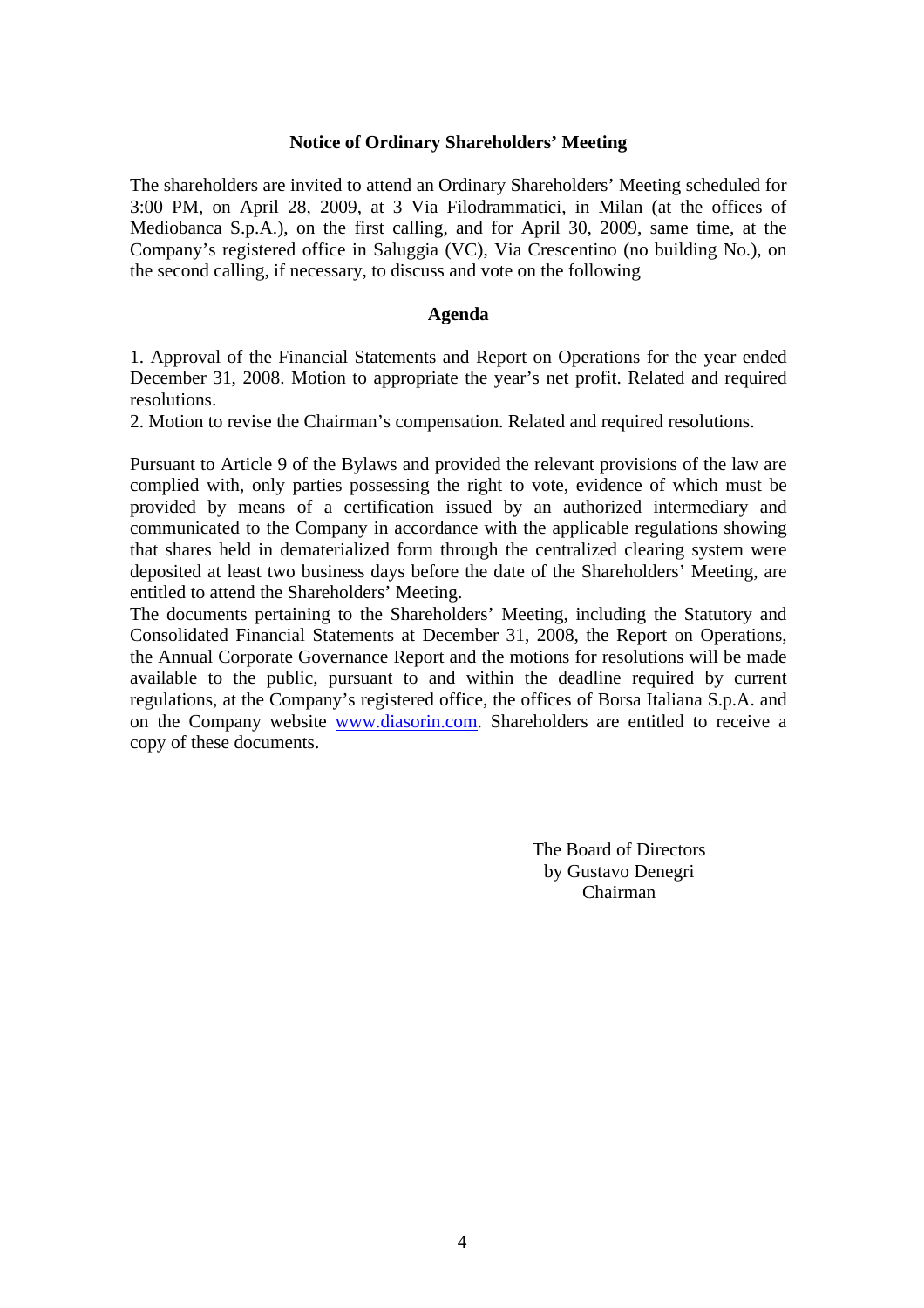#### **REPORTS AND MOTIONS FOR RESOLUTIONS CONCERNING THE ITEMS ON THE AGENDA**

#### **Agenda**

Approval of the Financial Statements and Report on Operations for the year ended December 31, 2008. Motion to appropriate the year's net profit. Related and required resolutions.

The documents relating to this item on the Agenda have been filed at the Company's registered office and the offices of Borsa Italiana S.p.A., will be made available on the Company website and will be mailed upon request.

#### **MOTION TO APPROVE THE YEAR'S RESULT AND APPROPRIATE THE NET PROFIT**

Dear Shareholders:

We ask you to approve the Company's financial statements for the year ended December

31, 2008 and recommend that you appropriate the net profit of 25,737,273.75 euros as

follows:

- allocate 1,286,863.69 euros to the statutory reserve;
- distribute to the shareholders 6,600,000 euros as a dividend of 0.12 euros per common share;

carry forward as retained earnings the balance of 17,850,410.06 euros.

The dividend will be payable on June 18, 2009, with record date of June 15, 2009, to the common shares outstanding on the record date.

Saluggia, March 19, 2009

The Board of Directors by Gustavo Denegri Chairman